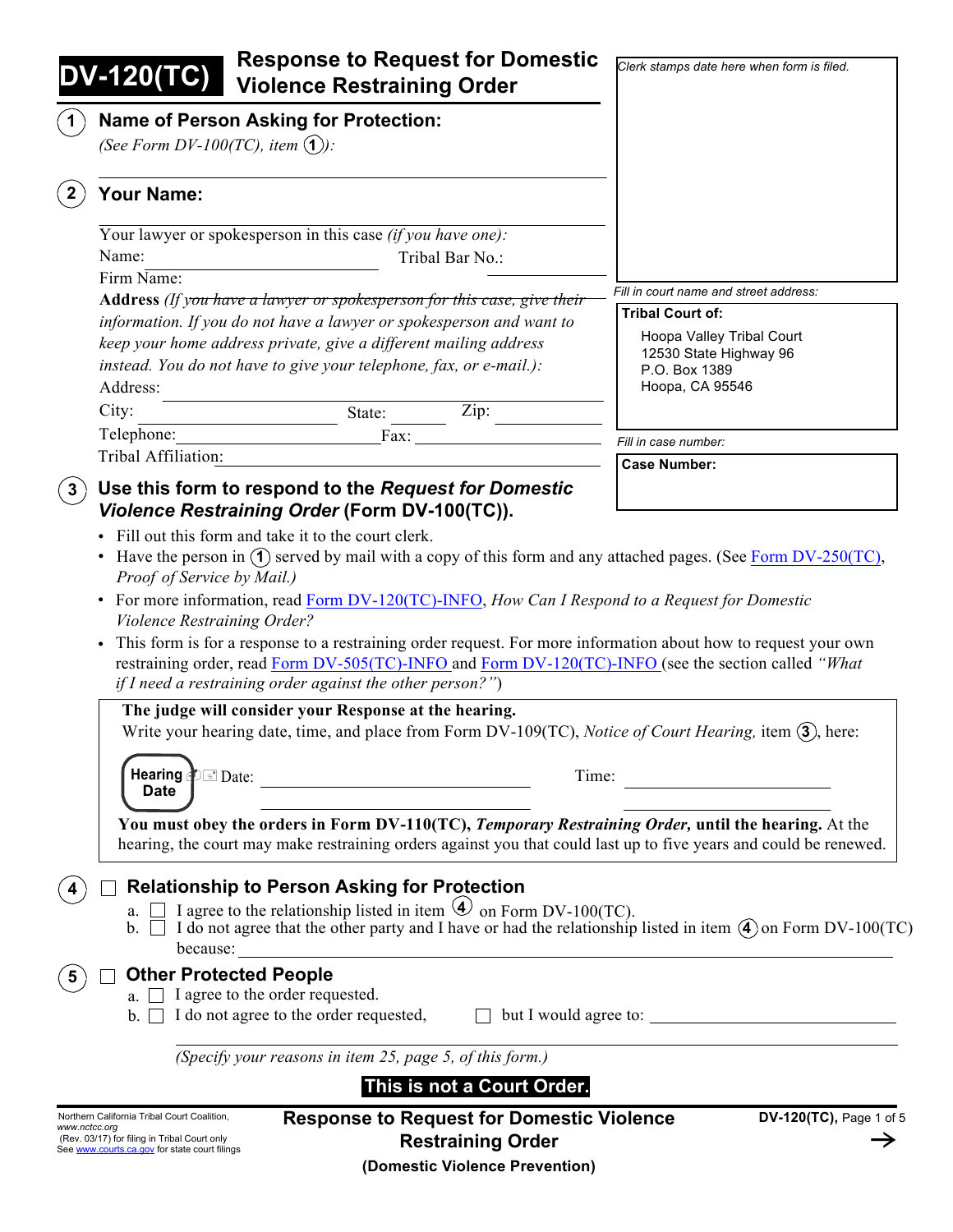|                                                                                                                                                                                                                                                                                                                                                                                                                                                                                                                                                                                                                                                                                                                                                                               |                                        | <b>Case Number:</b>   |
|-------------------------------------------------------------------------------------------------------------------------------------------------------------------------------------------------------------------------------------------------------------------------------------------------------------------------------------------------------------------------------------------------------------------------------------------------------------------------------------------------------------------------------------------------------------------------------------------------------------------------------------------------------------------------------------------------------------------------------------------------------------------------------|----------------------------------------|-----------------------|
| <b>Personal Conduct Orders</b><br>I agree to the orders requested.<br>$\Box$ I do not agree to the order requested,<br>b.1                                                                                                                                                                                                                                                                                                                                                                                                                                                                                                                                                                                                                                                    |                                        |                       |
| (Specify your reasons in item 25, page 5, of this form.)                                                                                                                                                                                                                                                                                                                                                                                                                                                                                                                                                                                                                                                                                                                      |                                        |                       |
| <b>Stay-Away Order</b><br>I agree to the order requested.<br>П<br>I do not agree to the order requested,<br>b.                                                                                                                                                                                                                                                                                                                                                                                                                                                                                                                                                                                                                                                                |                                        |                       |
| (Specify your reasons in item 25, page 5, of this form.)                                                                                                                                                                                                                                                                                                                                                                                                                                                                                                                                                                                                                                                                                                                      |                                        |                       |
| <b>Move-Out Order</b><br>$a. \Box$ I agree to the order requested.<br>$\mathbf{b}$ . $\Box$ I do not agree to the order requested,                                                                                                                                                                                                                                                                                                                                                                                                                                                                                                                                                                                                                                            |                                        |                       |
| (Specify your reasons in item 25, page 5, of this form.)                                                                                                                                                                                                                                                                                                                                                                                                                                                                                                                                                                                                                                                                                                                      |                                        |                       |
| <b>Guns or Other Firearms or Ammunition</b><br>If you were served with Form DV-110(TC), Temporary Restraining Order, you must turn in any guns or<br>firearms in your immediate possession or control. You must file a receipt with the court from a law<br>enforcement agency or a licensed gun dealer within 48 hours after you received Form $DV-110(TC)$ .<br>a. $\Box$ I do not own or have any guns or firearms.<br>b. $\Box$ I ask for an exemption from the firearms prohibition because<br>$(specify)$ :<br>c. $\Box$ I have turned in my guns and firearms to law enforcement or sold them to, or stored them with, a<br>licensed gun dealer. A copy of the receipt showing that I turned in, sold, or stored my firearms<br>(check all that apply):<br>is attached | has already been filed with the court. |                       |
| <b>Record Unlawful Communications</b><br>10                                                                                                                                                                                                                                                                                                                                                                                                                                                                                                                                                                                                                                                                                                                                   |                                        |                       |
| a. $\Box$ I agree to the order requested.<br>$\mathbf{b}$ . $\Box$ I do not agree to the order requested,                                                                                                                                                                                                                                                                                                                                                                                                                                                                                                                                                                                                                                                                     |                                        | but I would agree to: |
| (Specify your reasons in item 25, page 5, of this form.)                                                                                                                                                                                                                                                                                                                                                                                                                                                                                                                                                                                                                                                                                                                      |                                        |                       |
| <b>Care of Animals</b><br>$a. \Box$ I agree to the order requested.<br>b. $\Box$ I do not agree to the order requested,                                                                                                                                                                                                                                                                                                                                                                                                                                                                                                                                                                                                                                                       |                                        | but I would agree to: |
| (Specify your reasons in item 25, page 5, of this form.)                                                                                                                                                                                                                                                                                                                                                                                                                                                                                                                                                                                                                                                                                                                      |                                        |                       |

## **This is not a Court Order.**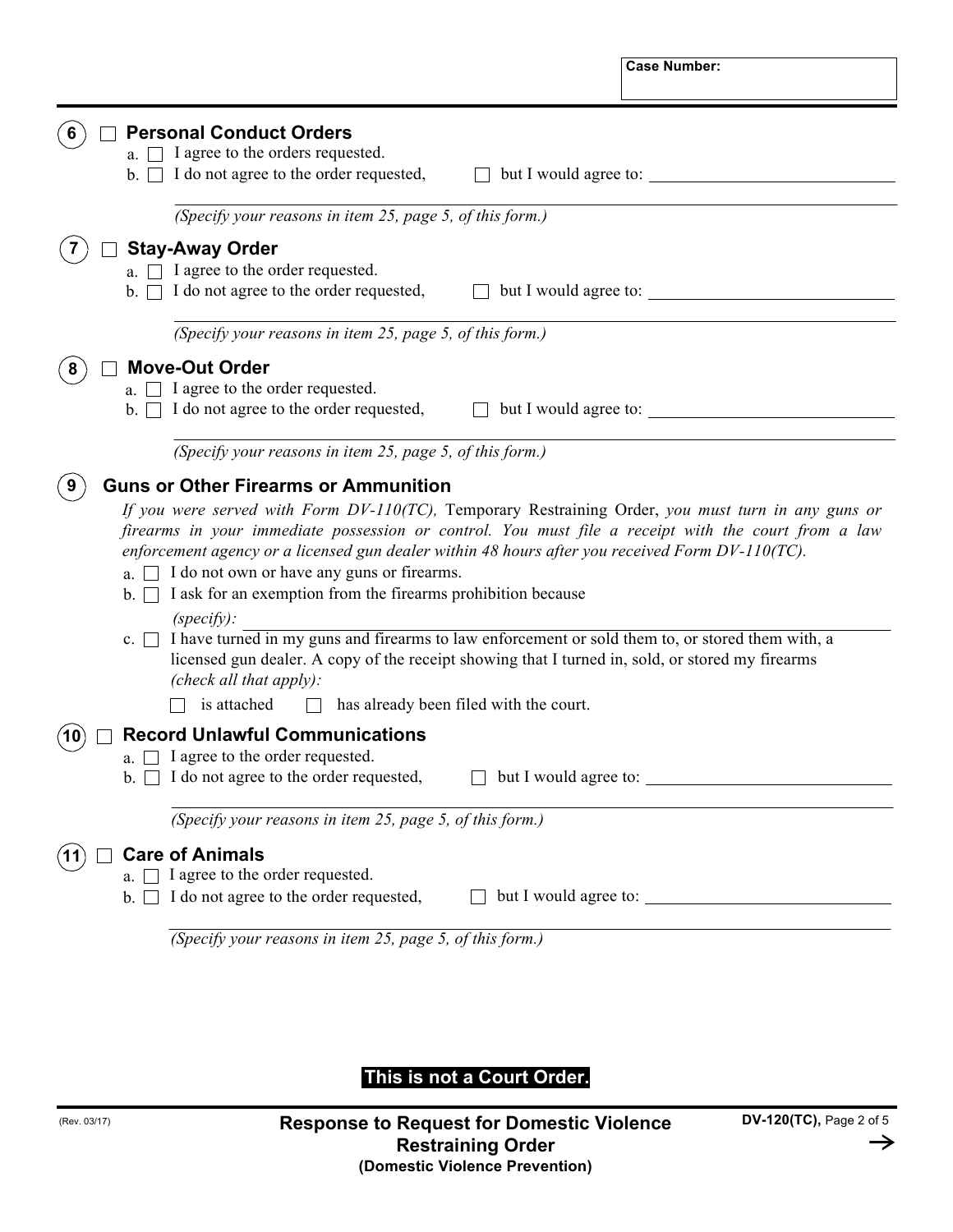|         | $a. \Box$ I agree to the order requested.                                                                                                                                             |  |  |  |  |
|---------|---------------------------------------------------------------------------------------------------------------------------------------------------------------------------------------|--|--|--|--|
|         | I do not agree to the order requested. (Specify your reasons in item 25, page 5, of this form.)<br>$b_{\cdot}$                                                                        |  |  |  |  |
|         | I am not the parent of the child listed in Form DV-105(TC), Request for Child Custody and Visitation<br>$c_{\cdot}$                                                                   |  |  |  |  |
|         | Orders.<br>$\blacksquare$<br>I ask for the following custody order (specify):<br>d.                                                                                                   |  |  |  |  |
|         | <u> 1989 - Andrea State Barbara, amerikan per</u>                                                                                                                                     |  |  |  |  |
|         | $\Box$ I do $\Box$ I do not agree to the orders requested to limit the child's travel as listed in Form DV-108(TC),<br>e. 1<br>Request for Order: No Travel with Children.            |  |  |  |  |
|         | You and the other parent may tell the court that you want to be legal parents of the children (use Form<br>DV-180(TC), Agreement and Judgment of Parentage).                          |  |  |  |  |
|         | <b>Child Support</b> (Check all that apply):<br>a. $\Box$ I agree to the order requested.                                                                                             |  |  |  |  |
|         | b. $\Box$ I do not agree to the order requested. (Specify your reasons in item 25, page 5, of this form.)<br>c. $\Box$ I agree to pay guideline child support.                        |  |  |  |  |
|         | Whether or not you agree to pay support, you must fill out, serve, and file Form FL-150(TC), Income and<br>Expense Declaration, or Form FL-155(TC), Financial Statement (Simplified). |  |  |  |  |
|         | <b>Property Control</b>                                                                                                                                                               |  |  |  |  |
|         | $a. \Box$ I agree to the order requested.                                                                                                                                             |  |  |  |  |
|         | $\mathbf{b}$ . $\Box$ I do not agree to the order requested,<br>but I would agree to:                                                                                                 |  |  |  |  |
|         | (Specify your reasons in item 25, page 5, of this form.)                                                                                                                              |  |  |  |  |
| $15 \,$ | <b>Debt Payment</b>                                                                                                                                                                   |  |  |  |  |
|         | $\Box$ I agree to the order requested.<br>a. I                                                                                                                                        |  |  |  |  |
|         | $\Box$ I do not agree to the order requested,<br>but I would agree to:<br>b.1                                                                                                         |  |  |  |  |
|         | (Specify your reasons in item 25, page 5, of this form.)                                                                                                                              |  |  |  |  |
|         | <b>Property Restraint</b>                                                                                                                                                             |  |  |  |  |
|         | a. $\Box$ I agree to the order requested.                                                                                                                                             |  |  |  |  |
|         | $\Box$ I do not agree to the order requested,<br>but I would agree to:<br>$b_{-}$                                                                                                     |  |  |  |  |
|         | (Specify your reasons in item 25, page 5, of this form.)                                                                                                                              |  |  |  |  |
|         |                                                                                                                                                                                       |  |  |  |  |
|         | <b>Spousal Support</b>                                                                                                                                                                |  |  |  |  |
|         | I agree to the order requested.<br>I do not agree to the order requested,<br>but I would agree to:<br>$b_{-}$                                                                         |  |  |  |  |
|         |                                                                                                                                                                                       |  |  |  |  |
|         | (Specify your reasons in item 25, page 5, of this form.)                                                                                                                              |  |  |  |  |

*Whether or not you agree, you must fill out, serve, and file Form FL-150(TC),* Income and Expense Declaration.

 **This is not a Court Order.**

 $\widehat{\mathsf{A}}$ 2)  $\Box$  Child Custody and Visitation

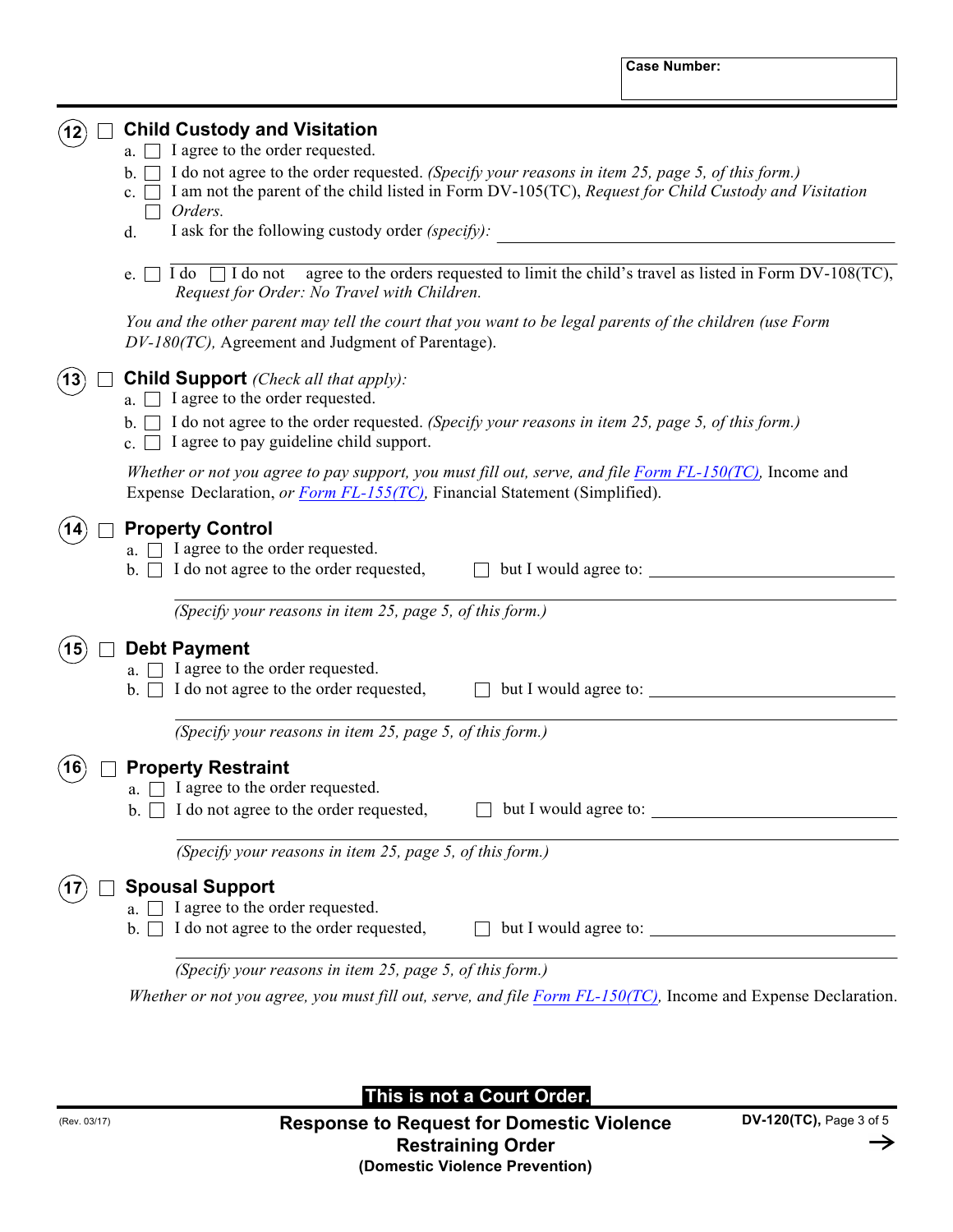|    | b.                         | $\Box$ I agree to the order requested.<br>$\Box$ I do not agree to the order requested,                                                                                |                       |
|----|----------------------------|------------------------------------------------------------------------------------------------------------------------------------------------------------------------|-----------------------|
|    |                            |                                                                                                                                                                        |                       |
|    |                            | (Specify your reasons in item 25, page 5, of this form.)                                                                                                               |                       |
|    |                            | <b>Insurance</b>                                                                                                                                                       |                       |
|    |                            | a. $\Box$ I agree to the order requested.                                                                                                                              |                       |
|    |                            | b. $\Box$ I do not agree to the order requested,                                                                                                                       |                       |
|    |                            | (Specify your reasons in item 25, page 5, of this form.)                                                                                                               |                       |
|    |                            | <b>Lawyer or Spokespersons Fees and Costs</b>                                                                                                                          |                       |
|    |                            | a. $\Box$ I agree to the order requested.                                                                                                                              |                       |
|    |                            | b. $\Box$ I do not agree to the order requested,                                                                                                                       |                       |
|    |                            | (Specify your reasons in item 25, page 5, of this form.)                                                                                                               |                       |
|    | c. $\lfloor \cdot \rfloor$ | I request the court to order payment of my lawyer's fees and costs.                                                                                                    |                       |
|    |                            | Whether or not you agree, you must fill out, serve, and file Form $FL-150/TC$ ), Income and Expense Declaration.                                                       |                       |
|    |                            | <b>Payments for Costs and Services</b>                                                                                                                                 |                       |
|    | $a_{\cdot}$                | I agree to the order requested.                                                                                                                                        |                       |
|    |                            | I do not agree to the order requested,                                                                                                                                 |                       |
|    |                            | (Specify your reasons in item 25, page 5, of this form.)                                                                                                               |                       |
|    |                            | <b>Batterer Intervention Program</b>                                                                                                                                   |                       |
|    |                            | I agree to the order requested.                                                                                                                                        |                       |
|    |                            | $\mathbf{b}$ . $\Box$ I do not agree to the order requested,                                                                                                           |                       |
|    |                            | (Specify your reasons in item 25, page 5, of this form.)                                                                                                               |                       |
| 23 |                            | <b>Other Orders</b> (see item 22 on Form $DV-100(TC)$ )                                                                                                                |                       |
|    |                            | a. $\Box$ I agree to the order requested.                                                                                                                              |                       |
|    | $b_{\cdot}$                | I do not agree to the order requested,                                                                                                                                 | but I would agree to: |
|    |                            | (Specify your reasons in item 25, page 5, of this form.)                                                                                                               |                       |
|    |                            | <b>Out-of-Pocket Expenses</b>                                                                                                                                          |                       |
|    |                            | I ask the court to order payment of my out-of-pocket expenses because the temporary restraining order was<br>issued without enough supporting facts. The expenses are: |                       |
|    | Item:                      |                                                                                                                                                                        |                       |

 **This is not a Court Order.**